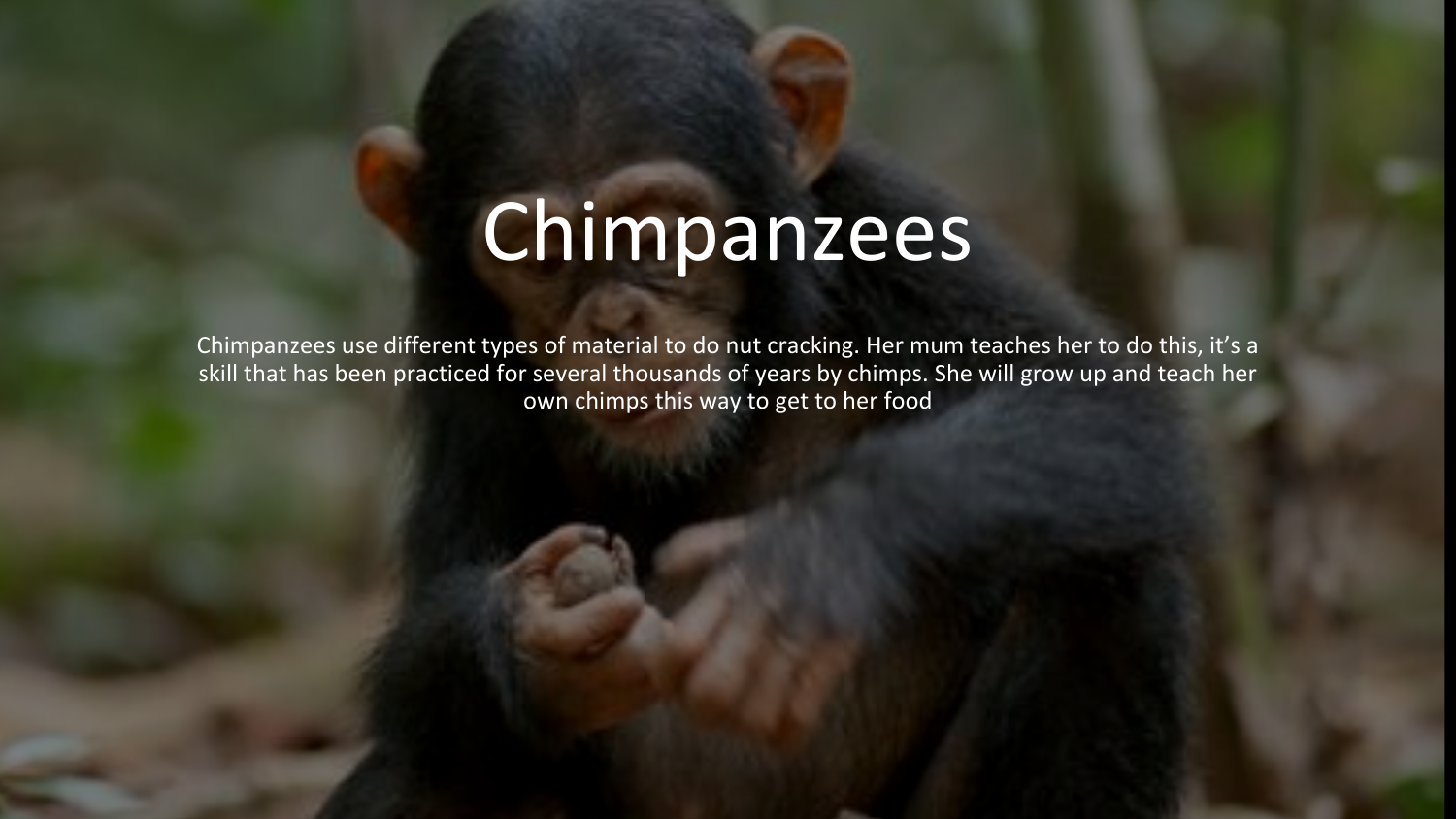## Fish

One family of fish as evolved into around 15000 different species. The big fish protect them by putting all of the little fish in to its mouth, also does it to the eggs on the floor to protect them. It takes 3 weeks for the mums eggs to come out she doesn't eat through that whole time.

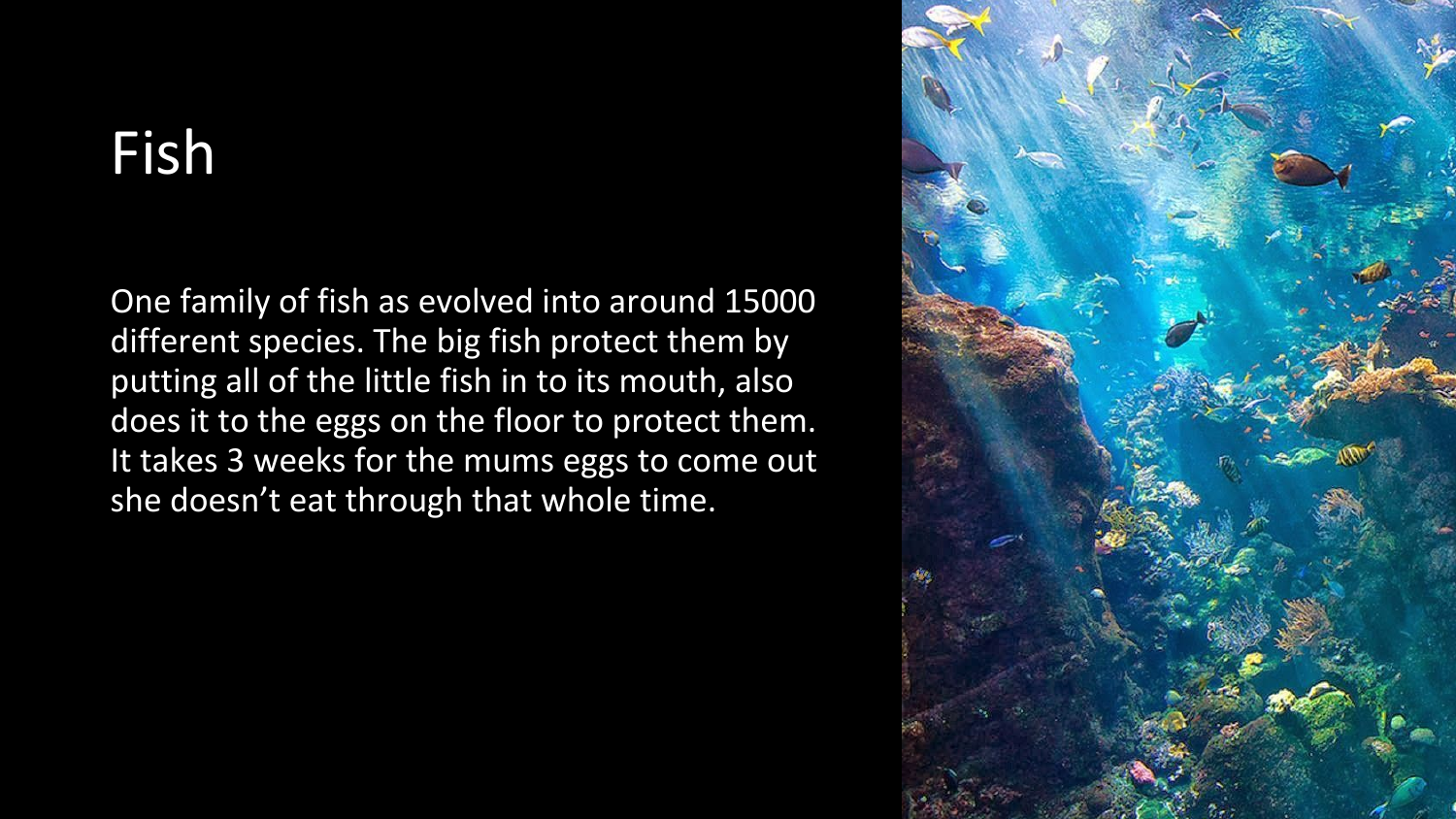#### Cheetahs

 Cheetahs are the softest wildlife cats,2 sets of brothers and the leader cheetah have been hunting for 3 years together. They're strong enough to hold off a lion

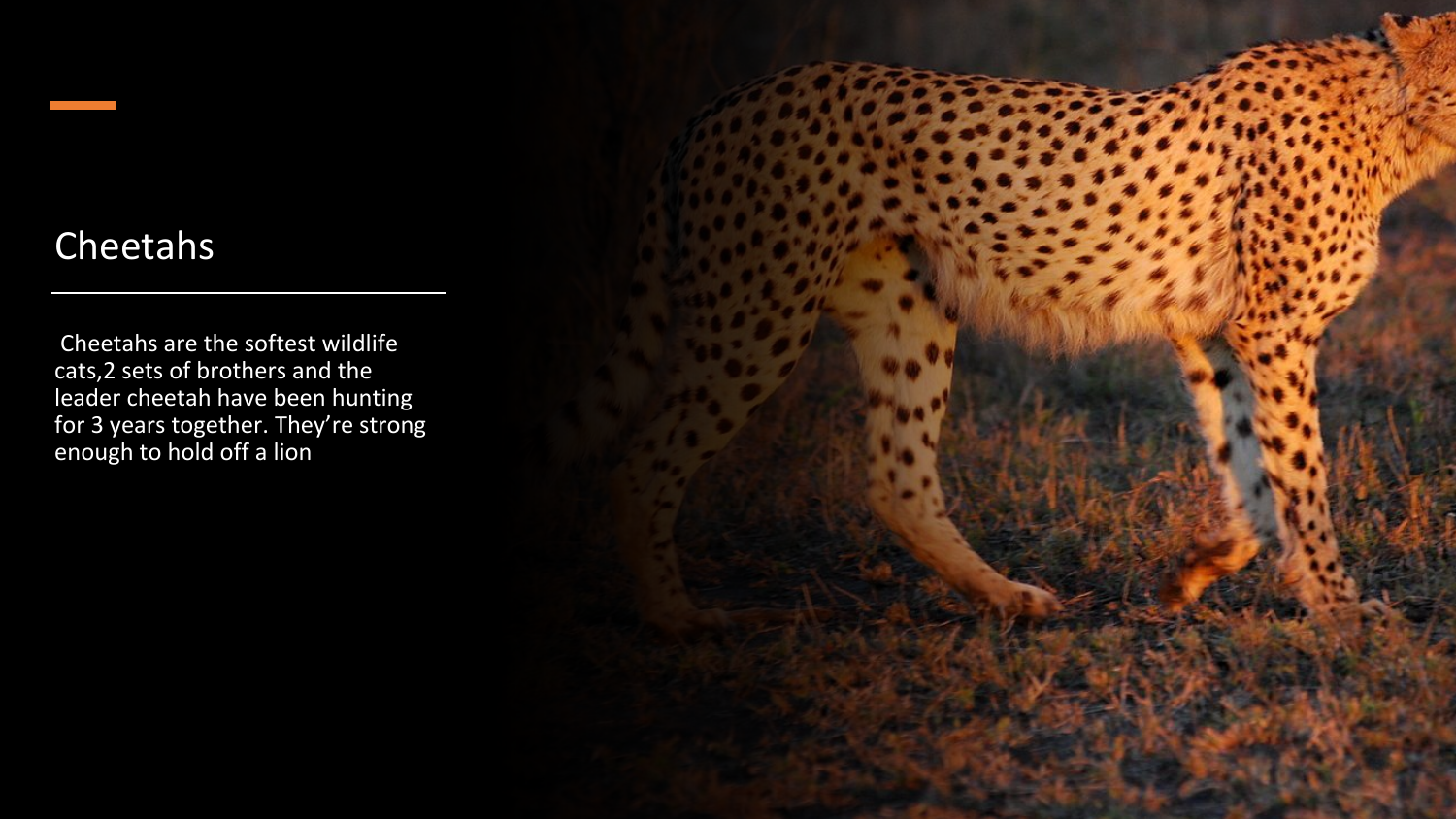## Brown hyena

• When they're 4 months old they need solid food and in the desert there isn't any so there mum has to go search for some and leave them for several days. Temperatures reach up to 50 degrees.